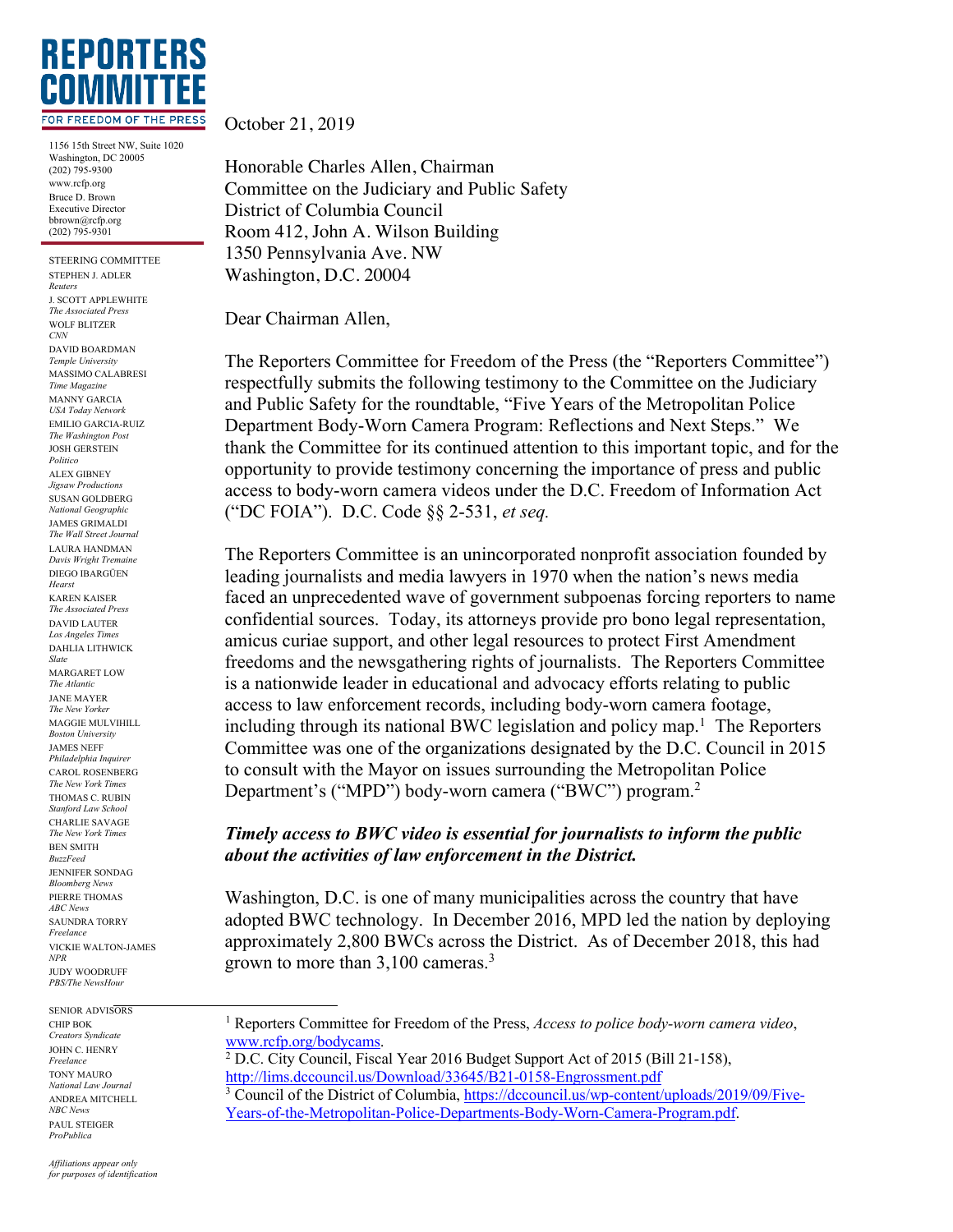The use of BWC technology can be a positive step toward ensuring that the MPD is transparent and accountable to the public, but only if the press and the public have timely access to the video records created through the use of this technology. Access to BWC videos by members of the news media in particular is critical to ensuring that the public understands actions taken by law enforcement officers, especially in the context of use-of-force incidents.

During the last five years, news media access to MPD BWC videos has enabled reporting on incidents that would not have been fully understood by the public without access to this video, including incidents that resulted in the lethal use of force by MPD officers. For example, following the 2016 fatal shooting of Gerald Hall by MPD officers, there were conflicting reports about whether Mr. Hall had a weapon at the time of the shooting, raising questions about the officers' conduct and prompting protests. <sup>4</sup> Public release of BWC video of the incident enabled the news media to walk the public through the video moment by moment, pausing at crucial points to show that Mr. Hall did, in fact, have a knife at the time of the shooting, and that his girlfriend had a cut on her arm.5

Access to BWC video has also facilitated reporting about cases where use of force by MPD officers was determined to be unjustified, such as the 2016 fatal shooting of Terrence Sterling.<sup>6</sup> MPD officer Brian Trainer opened fire when Mr. Sterling's motorcycle struck the door of his police cruiser as he was exiting the vehicle. Mayor Muriel Bowser eventually released BWC footage of the aftermath of the incident—but only after "weeks of tension, protests, and conflicting accounts" about what had occurred.7 The BWC video shows Mr. Sterling laying on the ground in a pool of blood, with MPD officers administering aid.8 Officer Trainer's own BWC was not activated during the incident,<sup>9</sup> which prompted the Mayor to make changes to the MPD's BWC policy.<sup>10</sup> Access to the BWC video that was captured and released ultimately helped journalists better inform the public about the incident.<sup>11</sup>

<sup>4</sup> *See* Tom Roussey, *Family Says Man Killed in Police-Involved Christmas Day Shooting in D.C. was 'not armed'*, ABC7: WJLA (Dec. 27, 2016), http://bit.ly/2oEvQmc.

<sup>5</sup> *See* Garrett Haake, *Body Camera Video Shows D.C. Man Armed with Knife When Shot by Police*, WUSA9 (updated Jan. 5, 2017), http://on.wusa9.com/2BN5lW7.

<sup>6</sup> Delia Goncalves, *Officer 'broke policy' in fatal shooting of Terrence Sterling*, WUSA9 (Dec. 5, 2017, 2:23 PM), https://www.wusa9.com/article/news/local/dc/officer-broke-policy-in-fatal-shooting-of-terrence-sterling/65- 496940740.

<sup>7</sup> Christina Sturdivant, *D.C. Releases Terrence Sterling Video, Identifies Officer Who Shot Him*, DCist (Sept. 27, 2016, 2:21 PM), https://dcist.com/story/16/09/27/terrence-sterling-video/.

<sup>8</sup> *Id.*

<sup>9</sup> Keith L. Alexander, *District reaches \$3.5 million settlement with family of unarmed motorcyclist shot dead by police officer*, Wash. Post (Feb. 21, 2018, 3:10 PM), https://www.washingtonpost.com/local/public-safety/dc-settleswith-family-of-fatally-shot-unarmed-motorcyclist-by-police-officer-for-35-million/2018/02/21/4a732138-159e-11e8-8b08-027a6ccb38eb\_story.html.

<sup>10</sup> Christina Sturdivant, *D.C. Updates Police Body Camera Policy After Death Of Terrence Sterling*, DCist (Sept. 15, 2016), https://dcist.com/story/16/09/15/bodyworn-cameras-policy-update/.

<sup>11</sup> Mark Segraves and Gina Cook, *Officer Who Killed Terrence Sterling to Be Fired*, NBC4 (June 15, 2018, 5:06 PM), https://www.nbcwashington.com/news/local/Officer-Who-Killed-Terrence-Sterling-Fired-485701821.html.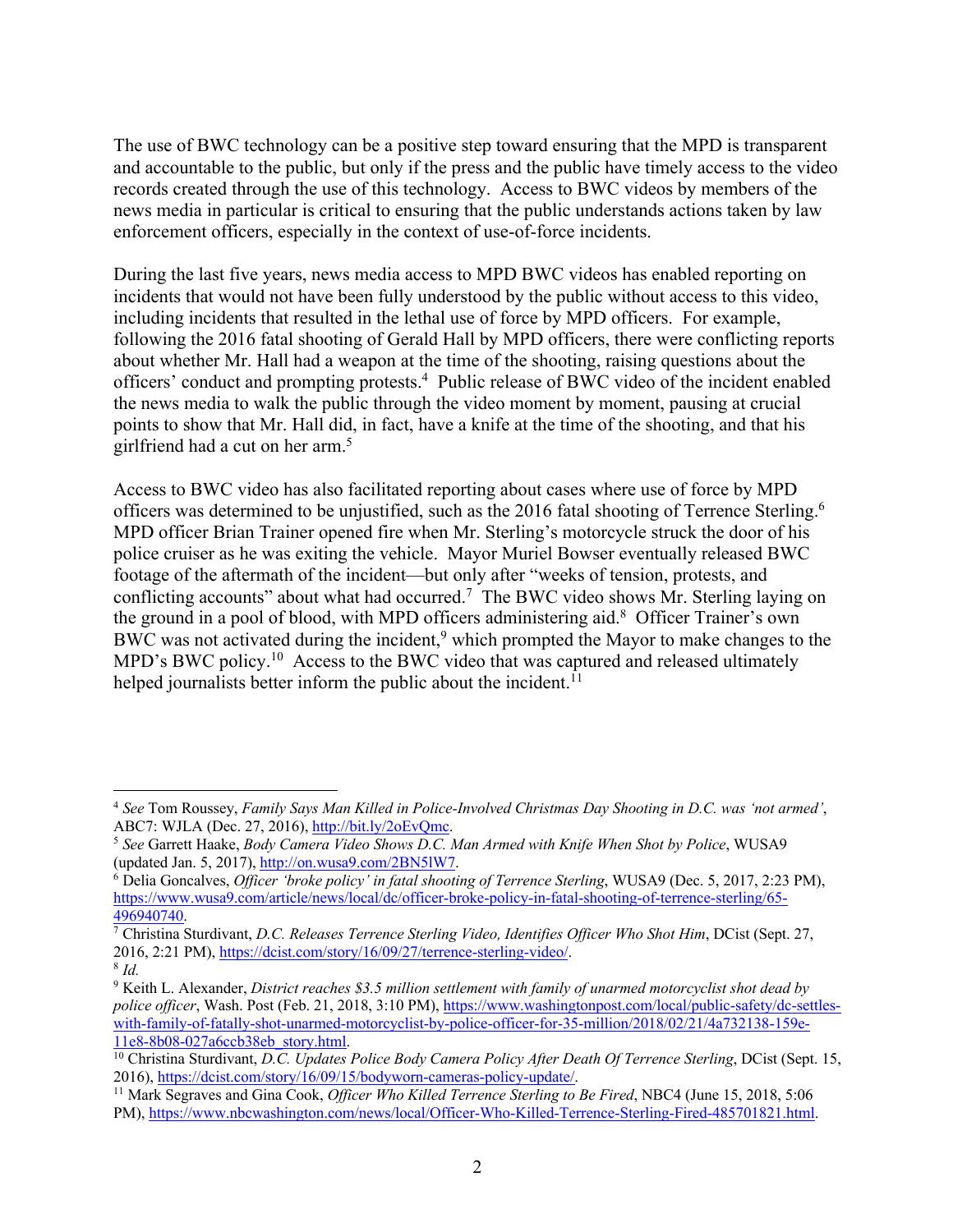Earlier this year, access to BWC video facilitated reporting about an incident that resulted in four MPD officers being reprimanded.<sup>12</sup> In 2018, four MPD officers approached a driver near the Southwest Waterfront after they found him parked in a no-parking zone with his engine running.13 The officers detained the driver for more than an hour, subjecting him to two field sobriety tests and a K-9 search.<sup>14</sup> BWC video of the incident enabled the public to see what occurred step by step, facilitating an accurate understanding of the officers' actions that led them to be reprimanded by the D.C. Office of Police Complaints.15

BWC video can provide the public with a more accurate, complete, and objective understanding of law enforcement actions, but only if the press and public have access to such video, and only if such access is timely. As the sixteen-day delay in the release of BWC video from the aftermath of the fatal shooting of Terrence Sterling illustrates, <sup>16</sup> the MPD and the Mayor's office can do better in ensuring timely access for the news media to report on matters of public concern.

## *MPD should take additional steps to ensure BWC video of controversial incidents are being retained.*

MPD faced a record number of complaints (780) in 2018.<sup>17</sup> In order for journalists to report effectively and accurately about such matters it is imperative that BWC videos of controversial incidents, including use-of-force incidents and interactions that prompt complaints, are retained by the MPD so that they can be released under the DC FOIA.

A DC FOIA request submitted by WUSA9 in July 2018 for records related to an interaction involving an MPD officer that led to a civil rights lawsuit against the MPD illustrates the need to ensure that BWC video is being properly retained in accordance with MPD policy. WUSA9's DC FOIA request for BWC video of a stop and frisk of M.B. Cottingham by MPD Officer Sean Lojacono on September 27, 2017, was denied on the ground that the MPD had "purged" the video.<sup>18</sup> The incident in question involved an allegation by Mr. Cottingham that he was improperly touched by Officer Lojacono during the stop.<sup>19</sup> While a cellphone video of the incident was posted online,<sup>20</sup> it only shows one angle. Because the incident sparked an internal

<sup>&</sup>lt;sup>12</sup> Eric Flack, *Body cam shows DC police traffic stop that led to officer reprimand*, WUSA9 (July 9, 2019, 1:31 PM), https://www.wusa9.com/article/news/local/dc/we-cant-do-that-body-cam-shows-dc-police-traffic-stop-that-led-toofficer-reprimand/65-ffb7e0d7-7474-4192-af29-d05b1863a100.

 $\overline{\frac{13}{13}}$ *Id.* 

<sup>14</sup> *Id.*

<sup>15</sup> *Id.*

<sup>16</sup> Jay Korff, Sam Ford and Brianne Carter, *VIDEO: D.C. police releases body-cam footage in shooting death of Terrence Sterling*, ABC7: WJLA (Sept. 27, 2016), https://wjla.com/news/local/mayors-office-to-release-policebody-cam-footage-in-shooting-death-of-terrence-sterling.

<sup>17</sup> *See supra* note 12.

<sup>18</sup> Eric Flack, *DC Police: Body cam video of questionable search 'purged*,*'* WUSA9 (Oct. 25, 2018, 2:52 PM), https://www.wusa9.com/article/news/local/dc-police-body-cam-video-of-questionable-search-purged/65- 608071618.

<sup>19</sup> Eric Flack, *Lawsuit filed against DC cop claiming man's rights were violated*, WUSA9 (July 18, 2018, 10:50 AM), https://www.wusa9.com/article/news/crime/stop-and-frisk/he-stuck-his-finger-in-my-crack-lawsuit-filedagainst-dc-cop-claiming-mans-rights-were-violated/65-575086119.  $\overline{^{20}}$ *Id.*